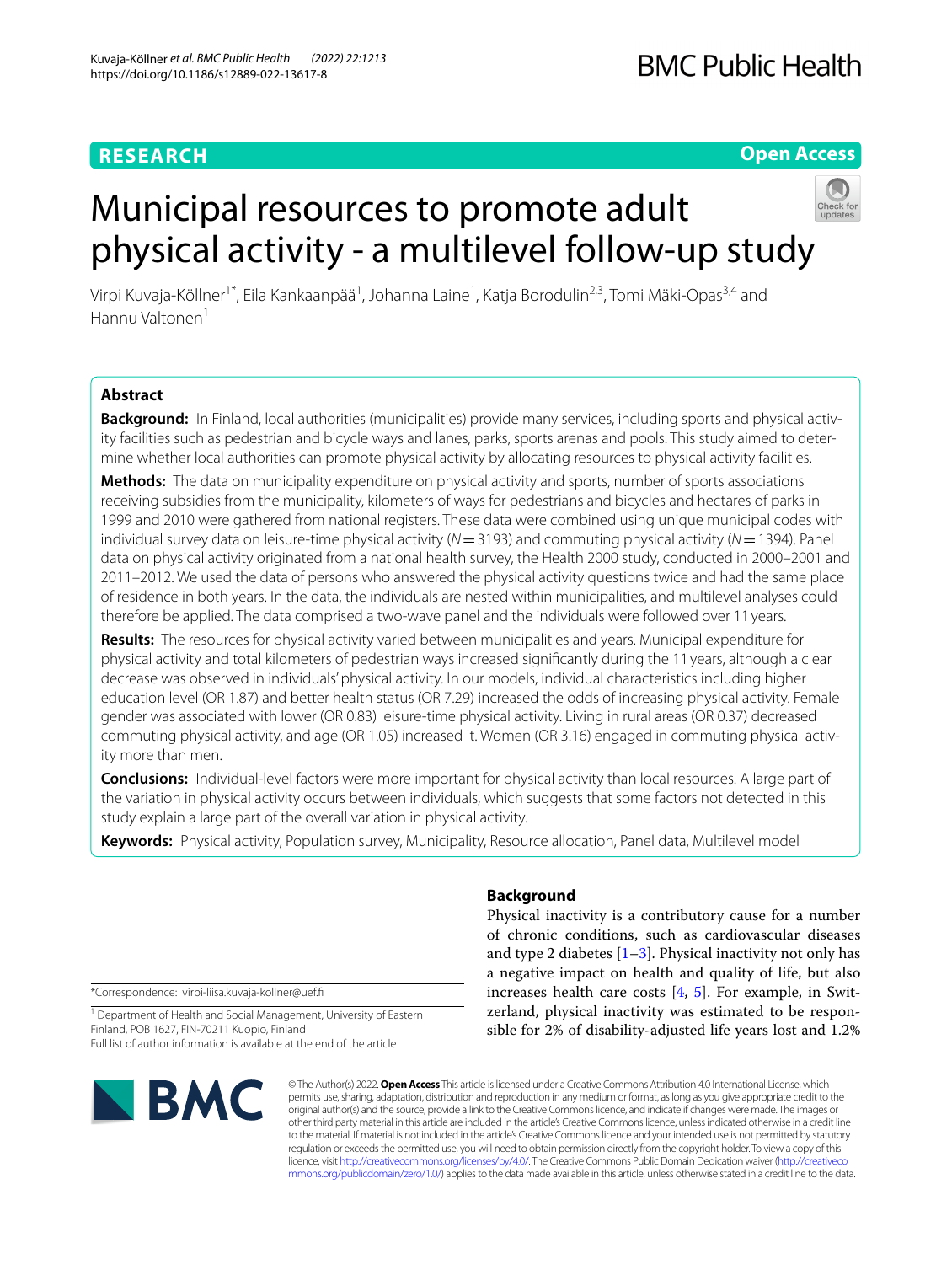of total medical costs in the year 2013  $[6]$  $[6]$ . The positive efects of physical activity (PA) on health have been broadly studied and are well known [[7–](#page-10-5)[9\]](#page-10-6).

There is a growing belief that environmental and policy changes may be less expensive and more sustainable in changing the population's health behaviour than actions at the individual level [[10\]](#page-10-7), but that these interventions will have even greater beneft if they are integrated with behavioural science  $[11]$  $[11]$ . The way that built environment and transport services are organised and planned may play a part in enabling PA [\[3](#page-10-1), [12](#page-10-9)[–14\]](#page-10-10). Policy-relevant PA research should provide information that helps decision makers focus on the issues that are most likely to increase PA at the population level  $[3, 15-19]$  $[3, 15-19]$  $[3, 15-19]$ . For example, when a living environment is more suitable for active transportation and sport and PA facilities are located nearby and are inexpensive and easy to access, individuals may be encouraged to make healthier behaviour choices [\[20](#page-10-13)]. On the other hand, there are still many open questions, such as whether active individuals seek out environments that support their PA interests, rather than built environments determining individual PA interests and participation  $[14]$ . There are only a few studies examining the correlation of governmental or local policies on PA [[21\]](#page-10-14), but their results are contradictory. One of the few studies, using Behavioral Risk Factor Surveillance System data from the United States of America, concluded that an increase in government spending on parks and recreation increased participation in team sports but reduced the time used for walking [\[22](#page-10-15)]. In Sweden, the availability of exercise facilities had a positive correlation with time spent on PA [[23](#page-10-16)]. In contrast with this result, according to a study from the Netherlands, people with access to more green spaces walked and cycled less frequently and for fewer minutes than those with fewer green areas available [[24](#page-10-17)]. Only commuting PA was higher among those with access to the greener living environment. Maas et al. [\[24\]](#page-10-17) considered that a possible explanation for this result may be that in greener living environments, facilities such as shops are further away, and people are more likely to use a car to reach them.

Ruetten et al. [[25\]](#page-10-18) compared several European countries and suggested that countries with an infrastructure accommodating a broad variety of leisure-time physical activity (LTPA) and public policies for PA at the national level also have higher levels of LTPA. In a review by Pratt et al. [\[26\]](#page-10-19), Finland was presented as a country with high investments in PA infrastructure. These investments might even have contributed to the increase in leisuretime sports in Finland between 1982 and 2012 [\[27](#page-10-20)]. Increases in urban density, mixed land use and access networks were associated with increased walking and cycling and decreased car use in one study conducted in Finland  $[28]$  $[28]$ . The evidence from 27 European countries showed that increased government expenditure on health promotion did not increase participation in sports. Rather, increased expenditure on education had a signifcant positive correlation with sports participation [[29\]](#page-10-22).

In Finland, due to the legislation, the governance structure is similar in all municipalities. The local authorities, i.e., municipalities, play a major role in providing many services, such as primary education, health and social services, and also PA facilities. Most of the decisionmaking related to PA settings, such as pedestrian and bicycle ways, parks, sports areas and public pools, as well as public support for PA societies and clubs, occurs at the local level. Municipalities have had self-government since the 1800s, and they levy taxes to fund the services provided, although some services require additional copayments from the users. In addition to their own tax revenues, municipalities receive state subsidies for all public services, among others for PA, sports and outdoor recreation purposes [[30,](#page-10-23) [31](#page-10-24)]. However, the role of these state subsidies is minor in fnancing the physical activities and facilities, covering only 3% of related costs [\[32](#page-10-25)]. Additionally, these subsidies are not earmarked. Municipalities can decide rather independently how they use the subsidy, and there are diferences in what municipalities provide for their inhabitants. Thus, Finnish municipalities offer a unique opportunity to study the effect of local policies on PA.

The aim of this study was to determine whether allocation of resources to PA by local authorities has correlation with a population's PA level. In other words, is it possible for a local authority to increase PA by allocating resources to various activities and an infrastructure that increases opportunities to be physically active during leisure time and while commuting? Our study combined follow-up data on both individuals and municipalities. This unique study design provided us with the opportunity to study the efect of local policies on PA.

## **Methods**

#### **Municipality resources for physical activity**

The data on local authority resources for PA in 1999 and 2010 were gathered from the 'Finances and activities of municipalities and joint municipal boards' register maintained by Statistics Finland [\[33](#page-10-26)]. We used information on municipality expenditure on PA and sports and outdoor recreation; the number of sports associations receiving grants from the municipality; and the number of kilometres of pedestrian and bicycle ways and hectares of parks in the municipalities. The expenditure on  $PA/$ sport and outdoor recreation includes activities related to PA, sports and the outdoors, along with the provision of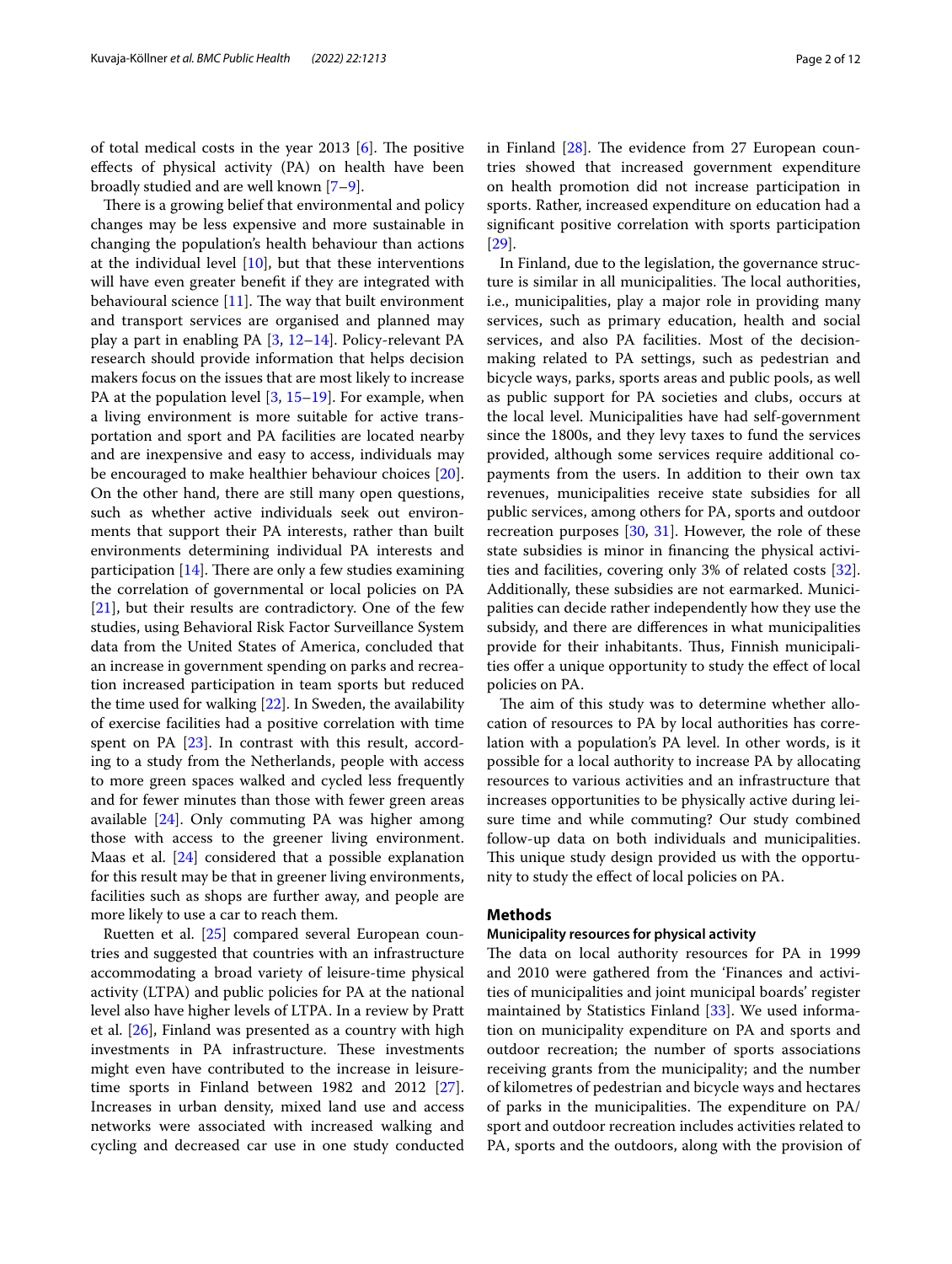sports facilities, outdoor areas and routes. This includes, e.g., sports felds and halls, playgrounds, sports facilities, swimming beaches and other outdoor activities and the construction, maintenance and administration of these tasks. All monetary values were converted to euros and to the value level of the year 2020.

Finland is one of the most sparsely populated countries in Europe, and the population is highly concentrated in the southern and south-western parts of the country. In 2020, 72% of Finland's overall population lived in urban areas and cities. The number of inhabitants and the density of population are associated with many factors relating to PA. In cities and urban areas, private provision of facilities is also common and in rural municipalities the longer distance to workplaces afects commuting PA. Therefore, we used the municipal classification, developed by Statistics Finland for describing the degree of urbanisation. This classification divides municipalities into three categories: (1) urban, (2) semi-urban and (3) rural municipalities  $[34]$  $[34]$ . In urban municipalities, at least 90% of the population lives in urban settlements or settings in which the population of the largest urban settlement is at least 15,000. In semi-urban municipalities at least 60% but less than 90% of the population lives in urban settlements and the population of the largest urban settlement is at least 4000 but less than 15,000. The rural municipality category means that either 1) less than 60% of the population lives in urban settlements and the population of the largest urban settlement is less than 15,000 or 2) at least 60% but less than 90% of the population lives in urban settlements and the population of the largest settlement is less than 4000 [\[34\]](#page-10-27).

## **Physical activity in population surveys Health 2000 and 2011**

The data for PA originated from the population-based Health 2000 Study  $(N=8028)$  [\[35\]](#page-10-28) and its follow-up study in 2011 ( $N=8135$ ) [ $35, 36$  $35, 36$  $35, 36$ ]. The data were pseudonymised, which means the processing of personal data in such a manner that the personal data can no longer be attributed to a specifc person without the use of additional information and such additional information must be kept carefully separate from personal data. However, pseudonymised data can still be used to single individuals out and combine their data from diferent records. The Health 2000 and 2011 surveys were coordinated by the Finnish Institute for Health and Welfare (formerly National Institute for Health and Welfare). The original sampling frame comprised adults aged 30 years or older living in mainland Finland. These data were collected using a stratifed two-stage cluster sampling design, and the data included all types of municipalities from the whole of Finland. The sampling frame was built around fve university hospitals, each region containing about 1 million inhabitants. The units in the sample were either health centre districts (*N*=80) or municipalities  $(N=160)$ . From every university hospital region, 16 health care centre districts were sampled as clusters. First, the 15 largest health centre districts were all selected in the sample, and the remaining 65 health centres were selected by systematic probability proportional to size sampling in each stratum. The full sampling procedure of the Health 2000 study and for Health 2011 Survey has been described in detail elsewhere [[37](#page-10-30), [38\]](#page-10-31).

At the baseline, in 2000, the data included 161 municipalities, with 257 in 2011. The increase in the number of municipalities in the 2011 Health study data was due to internal migration. At the same time (especially 2005– 2007), Finland has undergone several municipal reforms, which have resulted in municipal mergers. During this study period, the number of municipalities in Finland was reduced from 453 in 1999 to 336 in 2011. The number of municipal mergers related to Health 2000 and 2022 data were 32. In order to minimize the confounding efects of these mergers backgrounds, the panel data were presentedas if the municipal mergers had already taken place prior to 1999, by "allocating" the inhabitants in 1999 to the merged municipalities existing in 2011.

The survey was repeated in 2011. The data comprised a two-wave panel, and the same individuals were followed over a time span of 11 years. The outcome variables were leisure-time physical activity (LTPA) and commuting physical activity (CPA). The detailed questions are presented in the results section, Table [3](#page-5-0); only a brief description of the questions is presented here. Intensity of LTPA was estimated with a multiple-choice question, in which subjects indicated the type of LTPA most often performed on a four-grade scale. In this question, we combined the options three and four because there were only very few observations in the highest PA level.

The original CPA question was a seven-grade scale multiple-choice question. For our analysis, the categories were reduced to fve. First, we excluded those participants who reported "I do not work or I work at home". Additionally, the two highest levels of CPA (1–2hours per day and 2hours or longer per day) were also merged due to the low numbers of observations. In addition, we used data on age, gender and education, and self-assessed health and municipality of residence.

## **Data construction**

The municipalities' resource data from the year 1999 were combined with the population survey data of 2000 by using unique municipal codes. Similarly, the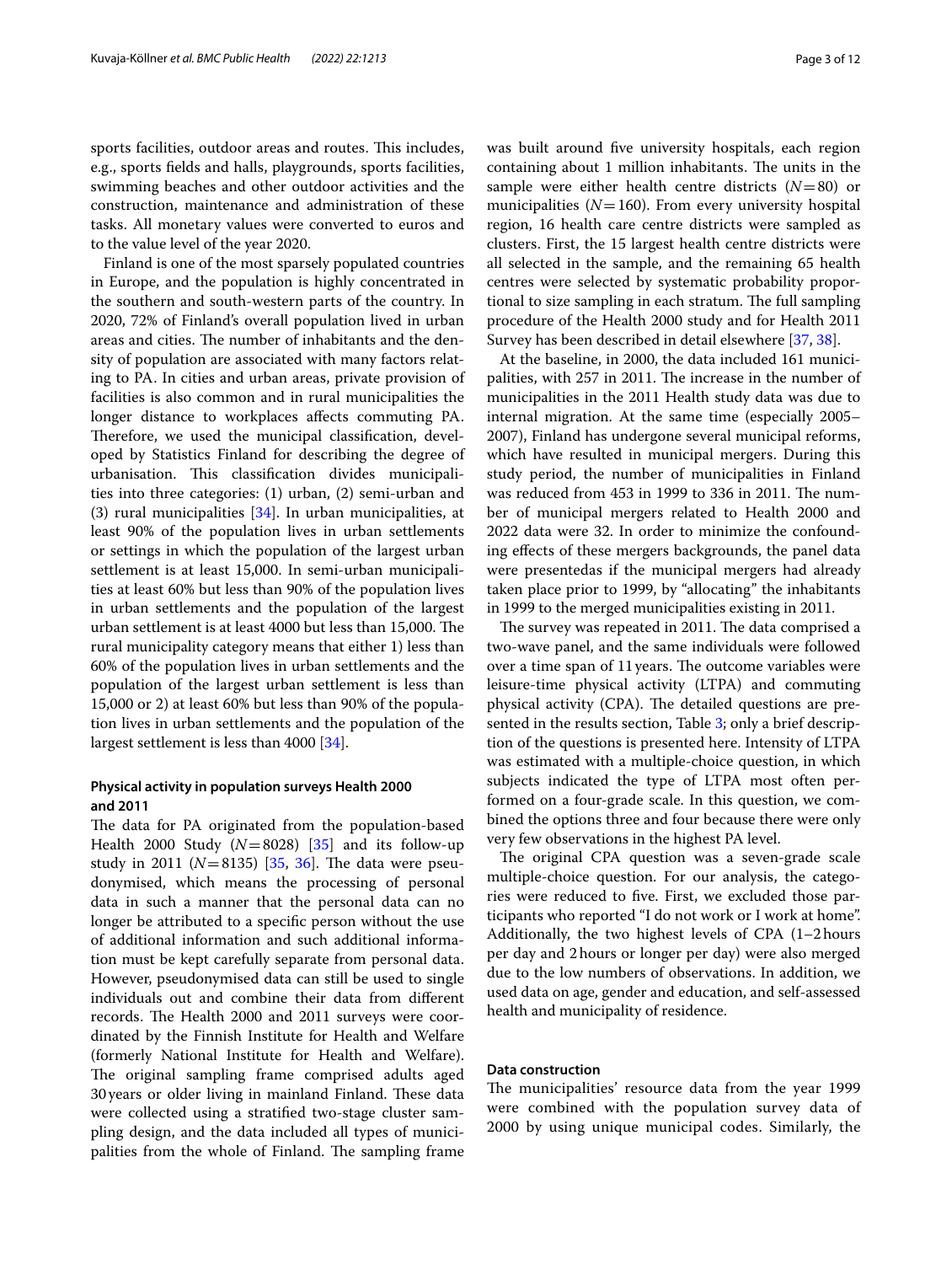municipalities' resource data from 2010 were combined with the population survey data of 2011.

From the Health 2000 Study and its 8028 participants, 5903 also participated in the follow-up study in  $2011$   $[37]$  $[37]$ . The reasons for the observed decline were the following: refusal to participate (16%), not contacted (10%), death (1%) and moving abroad (0.4%). For this study (Fig. [1](#page-3-0)), we included only individuals who had participated in the study both in 2000 and 2011 and had answered the LTPA questions (63%; *N*=3697). Those participants who moved to another municipality during the follow-up period were excluded (about 14% of the of 3697). This criterion decreased the number of individuals to 3193, which represents 46% of the original sample. The number of municipalities with the LTPA question was 115. For the commuting physical activity (CPA) question, the number of respondents who answered twice, were still in working life, and did not work at home, was only 1394. The latter inclusion criteria decreased the number of municipalities in the CPA analysis to 110. The number of individuals in our data declined considerably from the original data. The major reason for this decline in the CPA question was that almost 60% of the participants either did not work anymore or worked at home, which is understandable since the average age of participants in this second survey, in 2011, was already 60  $[35]$ . The number of participants included in the CPA question represents 17% of the original sample.

The inhabitants who moved to another municipality during this 11-year follow-up period were more educated, healthier and ca. Five years younger than those who did not change their place of residence during the follow-up period. The differences were significant. The gender and type of municipality of movers did not difer from each other.

#### **Statistical analysis**

Multilevel, mixed-efects, ordinal logistic regression was applied due to the hierarchical structure of the data and the outcome measures being ordinal response variables. In a multilevel model, we could also include time-invariant variables such as gender and type of municipality, which would not be possible e.g., in a fixed-effects panel model [[39\]](#page-10-32).

For both PA variables, two models with stepwise inclusion of the explanatory variables were computed in addition to the 'null model'. The null model includes no predictor variables. The 'municipal resources model' includes variables such as parks; pedestrian and bicycle ways; grants; municipal expenditure for PA; municipality type (urban, semi-urban or rural); and dummy variable for year. The third model, the 'full model', includes the municipal resources and the individual-level factors such as age, gender, education and health, as well as year.

The models were tested with the common multilevel model tests. First, the ratio of the variance in the intercept and its standard error was calculated for every

<span id="page-3-0"></span>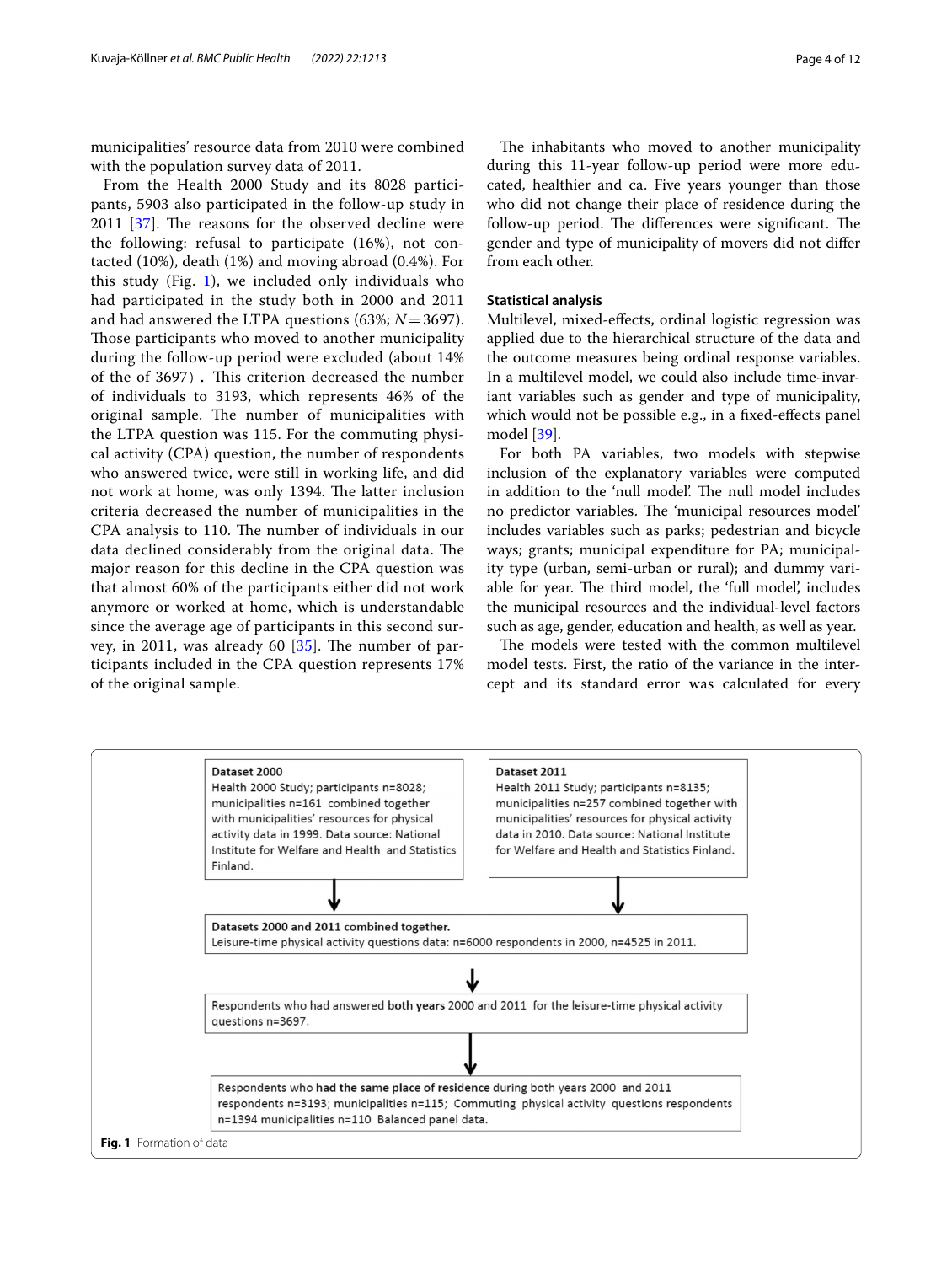model. If the between-municipalities ratio of variance is signifcantly diferent from zero, then this value should as a rule of thumb be greater than 2. After that, the intraclass correlation (ICC) was calculated. ICC expresses the proportion of the total variance at the municipal or individual level  $[40]$  $[40]$  $[40]$ . The ICC for ordinal outcomes can be calculated in the same way as for dichotomous variables. The level-one residuals are assumed to follow the standard logistic distribution that has a mean of 0 and a variance of  $\pi^2/3$  = 3.29. Then the ICC can be calculated with this equation:  $ICC=var1/(var1+(\pi^2/3))$  [\[41](#page-11-1)].

Testing progressed with the log likelihood ratio tests, which can be used in at least two diferent ways. Firstly, after multilevel analysis, the log-likelihood test indicates whether the multilevel model is preferred over the singlelevel model or not. Secondly, it can be used to compare the nested models with each other. Finally, all the models were compared by using Akaike information criteria (AIC) and Bayesian information criteria (BIC) [\[41](#page-11-1)].

We tested whether there were diferences in the resources for PA in the municipalities, in the characteristics of the study population, and in the PA levels of the population. We applied paired t-tests with equal variances for continuous variables and Pearson Chi2 ordinal multicategory variables. All statistical analyses were performed using Stata 15.

#### **Results**

The kilometres of pedestrian and bicycle ways and municipal expenditure  $(\epsilon)$  for sports and outdoor recreation increased signifcantly, and the number of organisations receiving grants decreased signifcantly between the years 1999 and 2010 (Table [1\)](#page-4-0). Of these 115 municipalities, 43 were urban, 25 semi-urban and 47 rural.

Table [2](#page-5-1) presents the characteristics of the study population in 2000 and 2011. The participants were naturally 11 years older in 2011, they were slightly more educated and there were also some minor changes in their self-assessed health. The share of population reporting moderate health status decreased and the shares below and above increased. Most of the participants were living in urban municipalities  $(62%)$ . The rest of the participants were living in semi-urban (14%) and rural (24%) municipalities.

Table [3](#page-5-0) presents the baseline and follow-up information about PA. There were significant statistical differences in LTPA levels between the years 2000 and 2011. The number of inactive individuals increased in LTPA. Due to the low number of respondents, we merged some response categories. In the CPA question, we excluded those participants who reported 'I do not work or I work at home'. This decreased the number of observations from 2143 to 1394. In Table [3,](#page-5-0) we present the data with the original questions as phrased and the share of respondents in our recoded variables. The table with the original number of respondents is included in Additional fle [1](#page-9-0): Table S1.

We present the results of three models (null, municipal resources and full) separately for LTPA (Table [4](#page-6-0)) and CPA (Table [5](#page-7-0)). Only the results of the null and full model are presented in the text. The main result for both LTPA and CPA is that individual-level factors were more important for PA than the municipalities' resources for sports and outdoor facilities.

The results of the null model for LTPA revealed that there was signifcant between-group variance of 0.051, the intercept variance across all municipalities. However, the ICC indicated that only 1.5% of the overall variance was accounted for by municipalities. The log-likelihood test suggested that the multilevel model was preferrable over the single-level model. Furthermore, the AIC and BIC tests (Additional fle [1](#page-9-0): Table S2) showed that the models with more variables and levels would be preferred. In the following results text, the OR value indicates the odds of being above a particular (next) PA level.

For LTPA, in the full model, a higher education level (OR 1.87) and better self-assessed health (highest level of health: OR 7.29) increased the likelihood for being above a particular level of PA (Table [4\)](#page-6-0). Women engaged in less LTPA than men (OR 0.83). The year variable was also signifcant; in 2011, the LTPA was lower than in 2000.

In the full model, the municipal-level ICC was less than 2%, which indicates that less than 2% of total variance is accounted for by municipalities. On the individual level,

<span id="page-4-0"></span>

|  | Table 1 Municipalities' resources for physical activity |  |  |  |
|--|---------------------------------------------------------|--|--|--|
|--|---------------------------------------------------------|--|--|--|

|                                                                                                 | 1999 mean (SD) | 2010 mean (SD) | <b>Paired t-test</b> |
|-------------------------------------------------------------------------------------------------|----------------|----------------|----------------------|
| Number of municipalities                                                                        | 115            | 115            | 115                  |
| Park hectares/1000 inhabitants                                                                  | 2.83(2.56)     | 2.88(2.19)     | 0.836                |
| Km of ways for pedestrians and bicycles/1000 inhabitants                                        | 1.49(0.99)     | 1.94(1.18)     | 0.000                |
| Number of organizations receiving grants/1000 inhabitants                                       | 1.50(0.83)     | 1.37(0.84)     | 0.046                |
| Municipal expenditure $(\epsilon)$ for sports and outdoor recreation/inhabitant<br>(2020 value) | 73.78 (28.26)  | 98.06 (40.90)  | 0.000                |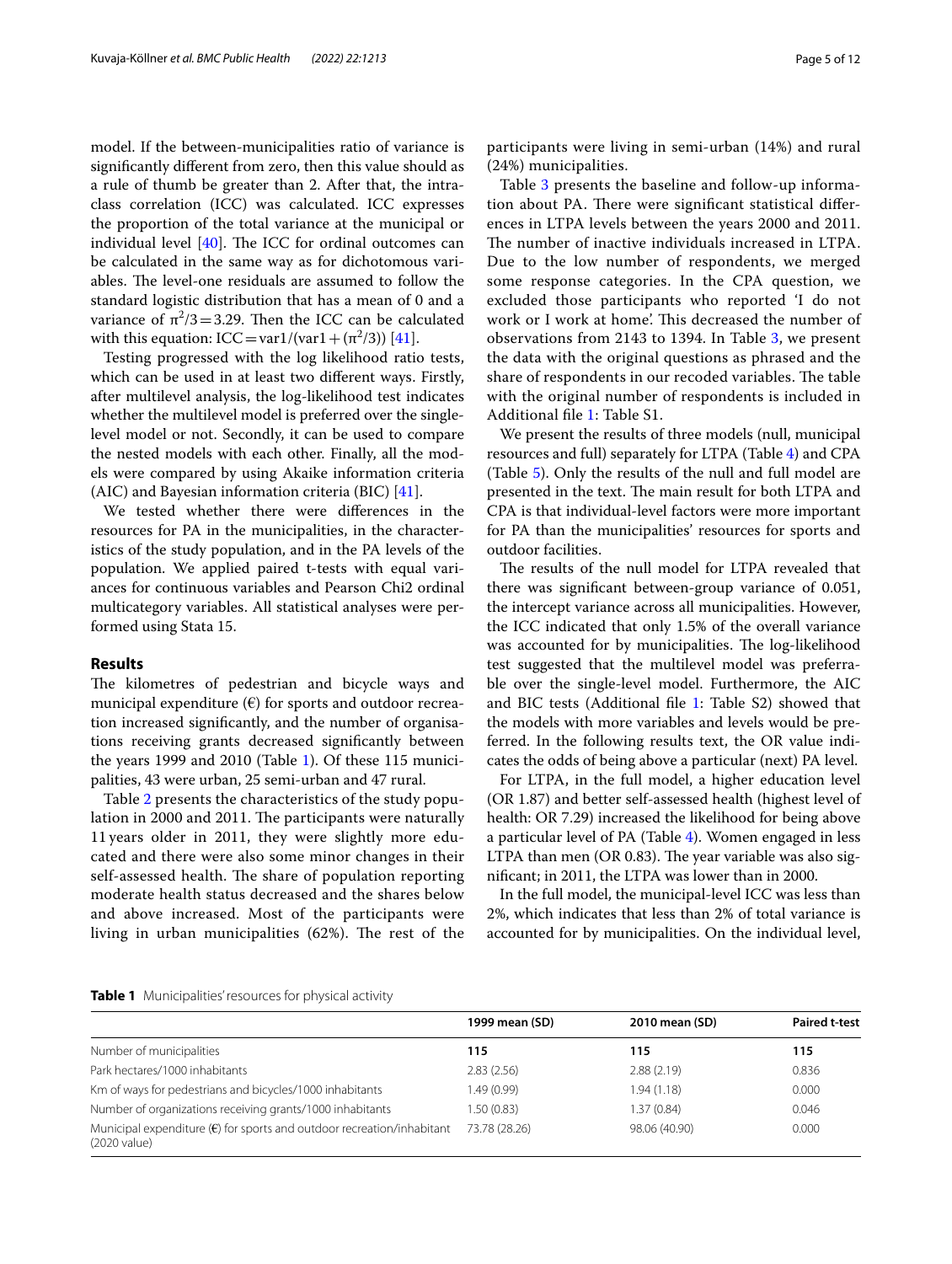## <span id="page-5-1"></span>**Table 2** The characteristics of the study population

| Year                                                                                         | 2000           | 2011          | Significance test |
|----------------------------------------------------------------------------------------------|----------------|---------------|-------------------|
| <b>Number of participants</b>                                                                | 3193           | 3193          | $p$ -value        |
| Proportion (%) of males                                                                      | 45             | 45            | 1.00              |
| Mean age (SD)                                                                                | 49.44 (11.83)  | 60.44 (11.83) | 0.000             |
| What is your highest level of education completed after primary school (%)                   | $N = 3186$     | $N = 3152$    | 0.000             |
| No vocational training or education at all                                                   | 17             | 14            |                   |
| Training or technical certificate for completed courses                                      | 17             | 17            |                   |
| Vocational institution                                                                       | 32             | 31            |                   |
| Technical college or special vocational qualification                                        | 20             | 19            |                   |
| A degree of higher vocational qualification                                                  | $\overline{4}$ | 7             |                   |
| A higher university qualification, licentiate's or doctor's degree                           | 9              | 11            |                   |
| Current health status (%)                                                                    | $N = 3182$     | $N = 3150$    | 0.000             |
| Poor                                                                                         |                | 2             |                   |
| Fairly poor                                                                                  | 5              | 6             |                   |
| Moderate                                                                                     | 23             | 18            |                   |
| Fairly good                                                                                  | 32             | 35            |                   |
| Good                                                                                         | 39             | 39            |                   |
| Municipalities' resources for physical activity among 3197 participants                      |                |               |                   |
| Park hectares/1000 inhabitants                                                               | 3.05           | 2.82          | 0.000             |
| Km of ways for pedestrians and bicycles/1000 inhabitants                                     | 1.76           | 2.53          | 0.000             |
| Number of organizations receiving grants/1000 inhabitants                                    | 1.27           | 1.16          | 0.000             |
| Municipal expenditure $(\epsilon)$ for sports and outdoor recreation/inhabitant (2020 value) | 91.03          | 120.58        | 0.000             |

## <span id="page-5-0"></span>**Table 3** Physical activity in 2000 and in 2011

| Leisure-time physical activity (%) $N = 3193$                                                                                     |       |      |
|-----------------------------------------------------------------------------------------------------------------------------------|-------|------|
| Year                                                                                                                              | 2000  | 2011 |
| In my leisure time I read, watch TV and do other activities in which I do not move much and which do not<br>strain me physically. | 23    | 30   |
| In my leisure time, I walk, cycle and move in other ways at least 4 hours per week.                                               | 57    | 52   |
| In my leisure time, I exercise at least 3 hours per week.                                                                         | 20    | 18   |
| In my leisure time, I practise regularly several times per week for competition.                                                  |       |      |
|                                                                                                                                   | 100%  | 100% |
| Pearson Chi <sup>2</sup>                                                                                                          | 0.000 |      |
| Commuting physical activity variable (%) $N = 1394$                                                                               |       |      |
| Year                                                                                                                              | 2000  | 2011 |
| I do not work, or I work at home                                                                                                  |       |      |
| I use a motor vehicle for the entire trip                                                                                         | 54    | 57   |
| Less than 15 minutes per day                                                                                                      | 13    | 12   |
| 15-29 minutes per day                                                                                                             | 18    | 18   |
| 30-59 minutes per day                                                                                                             | 13    | 10   |
| 1-2 hours per day                                                                                                                 | 3     | 3    |
| 2 hours or longer per day                                                                                                         |       |      |
| Pearson Chi <sup>2</sup>                                                                                                          | 0.181 |      |

the ICC indicated that 40–44% of overall variance is accounted for by individuals.

For CPA, the results of the null model revealed signifcant between-group variance of 0.505, the intercept variance across all municipalities. The log-likelihood test indicated that the multilevel model was preferrable over the single-level model. The ICC indicated that 13% of the overall variance was accounted for by municipalities.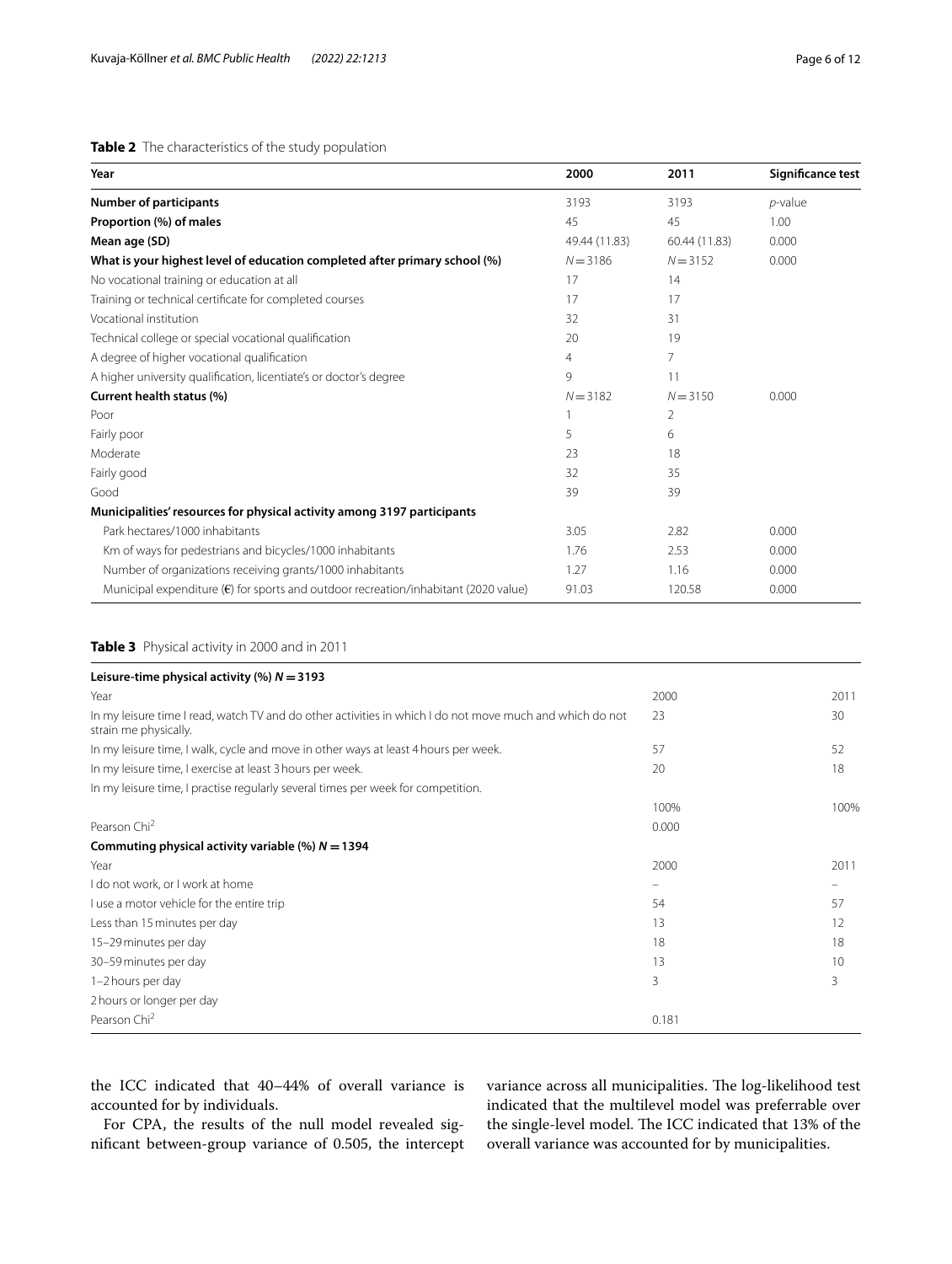<span id="page-6-0"></span>**Table 4** Correlation of local authority resources and individual factors with leisure-time physical activity

| Multilevel mixed-effects ordered logistic regression          |                   |                           |               |                   |               |  |
|---------------------------------------------------------------|-------------------|---------------------------|---------------|-------------------|---------------|--|
| Leisure-time physical activity                                | <b>Null model</b> | Municipal resources model |               | <b>Full model</b> |               |  |
|                                                               |                   | OR                        | <b>CI95</b>   | OR                | <b>CI95</b>   |  |
| Year, reference 2000                                          |                   | $0.63***$                 | $0.54 - 0.73$ | $0.59***$         | $0.50 - 0.70$ |  |
| Municipalities' resources                                     |                   |                           |               |                   |               |  |
| Park hectares/1000 inhabitants                                |                   | 0.99                      | $0.96 - 1.03$ | 0.99              | $0.97 - 1.03$ |  |
| Km of ways for pedestrians and bicycles/1000 inhabitants      |                   | 1.02                      | $0.94 - 1.11$ | 1.05              | $0.96 - 1.14$ |  |
| Number of organisations receiving grants/1000 inhabitants     |                   | 0.94                      | $0.83 - 1.06$ | 0.95              | $0.85 - 1.06$ |  |
| $\epsilon$ used for sport and outdoor recreation/inhabitant   |                   | 1.00                      | $1.00 - 1.00$ | 1.00              | $1.00 - 1.00$ |  |
| Municipal type, reference urban                               |                   |                           |               |                   |               |  |
| Semi-urban                                                    |                   | 0.81                      | $0.63 - 1.04$ | 0.88              | $0.70 - 1.11$ |  |
| Rural                                                         |                   | 0.78                      | $0.57 - 1.05$ | 0.93              | $0.69 - 1.24$ |  |
| Age                                                           |                   |                           |               | 1.00              | $0.99 - 1.01$ |  |
| Gender, reference male                                        |                   |                           |               | $0.83*$           | $0.72 - 0.97$ |  |
| <b>Education</b> , reference = no vocational education at all |                   |                           |               |                   |               |  |
| Training or technical certificate for courses completed       |                   |                           |               | 1.25              | $0.99 - 1.57$ |  |
| Vocational school                                             |                   |                           |               | $1.32*$           | $1.57 - 4.85$ |  |
| A technical college or special vocational qualification       |                   |                           |               | $1.73***$         | $1.35 - 2.22$ |  |
| A degree of higher vocational qualification                   |                   |                           |               | $1.78***$         | $1.27 - 2.50$ |  |
| A higher university qualification                             |                   |                           |               | $1.87***$         | $1.38 - 2.55$ |  |
| Health, reference poor                                        |                   |                           |               |                   |               |  |
| Rather poor                                                   |                   |                           |               | 0.99              | $0.54 - 1.82$ |  |
| Moderate                                                      |                   |                           |               | $2.76***$         | $1.57 - 4.85$ |  |
| Rather good                                                   |                   |                           |               | $4.50***$         | $2.57 - 7.90$ |  |
| Good                                                          |                   |                           |               | $7.29***$         | 4.14-12.84    |  |
| Municipal-level variance (Standard Error)                     | 0.051(0.030)      | 0.022(0.024)              |               | 0.010(0.018)      |               |  |
| Individual-level variance (Standard Error)                    | 2.486 (0.193)     | 2.585 (0.199)             |               | 2.239 (0.186)     |               |  |
| Municipal-level intraclass correlation                        | 0.015             | 0.007                     |               | 0.003             |               |  |
| Individual-level intraclass correlation                       | 0.430             | 0.440                     |               | 0.405             |               |  |
| Number of observations                                        | 6394              | 6394                      |               | 6394              |               |  |
| Number of groups (individuals)                                | 3197              | 3197                      |               | 3197              |               |  |
| Observation per group: minimum/average/maximum                | 2/2/2             | 2/2/2                     |               | 1/2/2             |               |  |
| Number of groups (municipalities)                             | 115               | 115                       |               | 115               |               |  |
| Observation per group (per municipality): min/average/max     | 2/55.6/650        | 2/55.6/650                |               | 2/55.1/641        |               |  |
| Wald chi2/Prob>chi2                                           |                   | 71.24***                  |               | 346.66***         |               |  |
| Linear regression test vs. ologit regression                  | 455.65***         | 462.50***                 |               | 362.27***         |               |  |

<sup>\*</sup> *<sup>p</sup>*≤0.05

\*\* *<sup>p</sup>*≤0.01

\*\*\* *<sup>p</sup>*≤0.001

Municipalities' resources did not have any correlation with CPA levels. However, the type of municipality, in addition to individual factors, proved to be signifcant. In the full model, ageing increased the likelihood of CPA (OR 1.06; Table [5](#page-7-0)). In the rural municipalities, people reported less CPA than in urban municipalities. Women practiced more CPA (OR 3.16) than men. Those individuals who lived in rural areas practiced less CPA (OR 0.38) than those living in urban areas. Once again, the change from the reference year 2000 to 2011 decreased the CPA (OR 0.36). The ICC varied at the municipal level between 4 and 13%. At the individual level it varied between 52 and 55%.

## **Discussion**

The resources for PA varied between municipalities, but these diferences did not explain the variation in individuals' PA. There was a 'municipal-level effect' for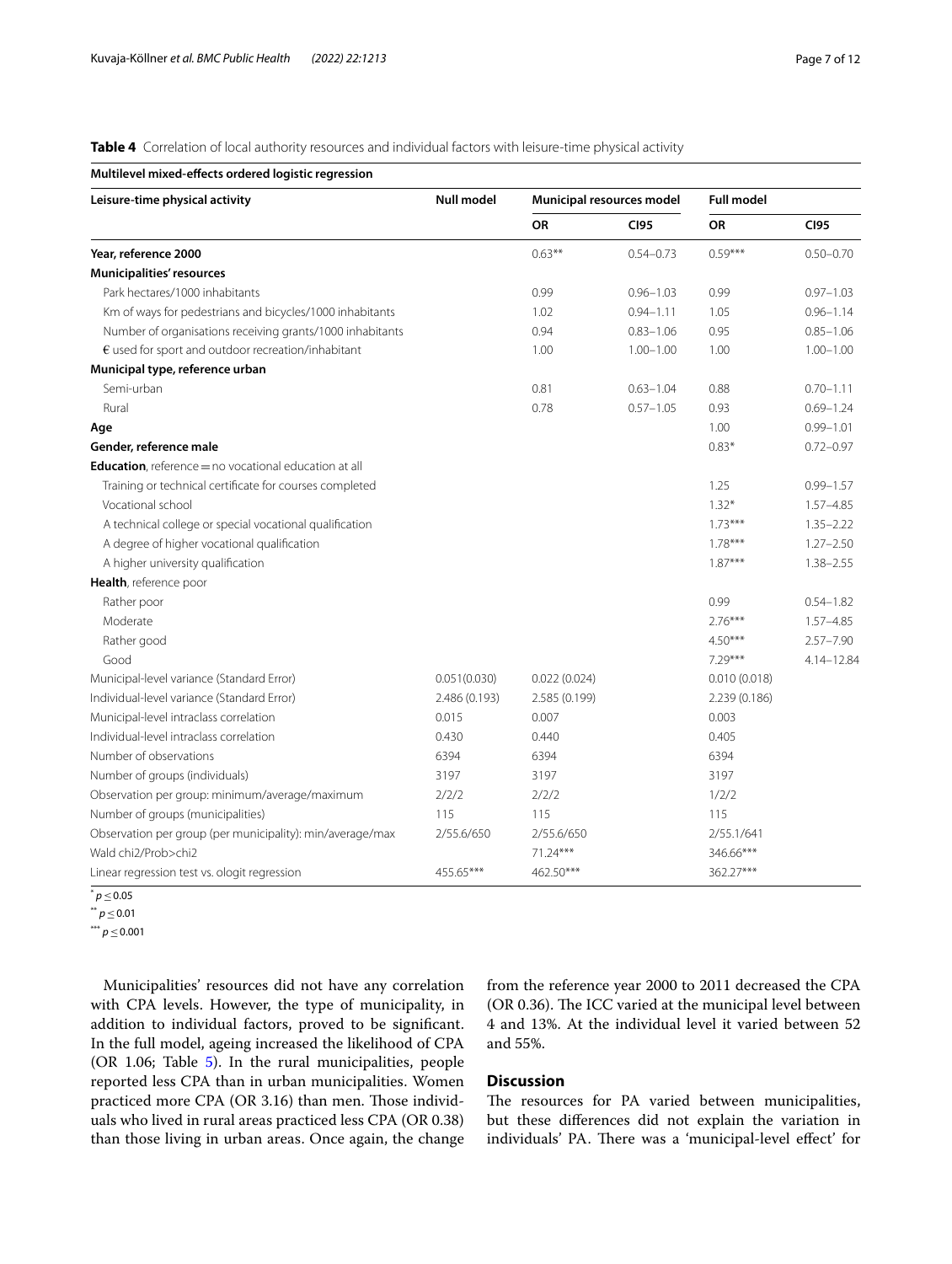<span id="page-7-0"></span>**Table 5** Correlation of local authority resources and individual factors with commuting physical activity

| Multilevel mixed-effects ordered logistic regression        |                                                |               |               |                   |               |  |
|-------------------------------------------------------------|------------------------------------------------|---------------|---------------|-------------------|---------------|--|
| <b>Commuting physical activity</b>                          | <b>Null model</b><br>Municipal resources model |               |               | <b>Full model</b> |               |  |
|                                                             |                                                | <b>OR</b>     | <b>CI95</b>   | <b>OR</b>         | <b>CI95</b>   |  |
| Year, reference 2000                                        |                                                | $0.66***$     | $0.50 - 0.86$ | $0.36***$         | $0.25 - 0.51$ |  |
| Municipalities' resources                                   |                                                |               |               |                   |               |  |
| Park hectares/1000 inhabitants                              |                                                | 1.01          | $0.95 - 1.07$ | 1.01              | $0.96 - 1.07$ |  |
| Km of ways for pedestrians and bicycles/1000 inhabitants    |                                                | 1.07          | $0.93 - 1.22$ | 1.07              | $0.93 - 1.23$ |  |
| NR of organisation receiving grants/1000 inhabitants        |                                                | 0.86          | $0.68 - 1.09$ | 0.85              | $0.67 - 1.07$ |  |
| $\epsilon$ used for sport and outdoor recreation/inhabitant |                                                | 1.00          | $1.00 - 1.00$ | 1.00              | $1.00 - 1.01$ |  |
| Municipal type, reference urban                             |                                                |               |               |                   |               |  |
| Semi-urban                                                  |                                                | 0.64          | $0.39 - 1.05$ | 0.71              | $0.44 - 1.15$ |  |
| Rural                                                       |                                                | $0.36***$     | $0.20 - 0.66$ | $0.38***$         | $0.21 - 0.68$ |  |
| Age                                                         |                                                |               |               | $1.06***$         | $1.04 - 1.08$ |  |
| Gender, reference male                                      |                                                |               |               | $3.16***$         | $2.36 - 4.16$ |  |
| <b>Education</b> , reference no vocational education at all |                                                |               |               |                   |               |  |
| Training or technical certificate for courses completed     |                                                |               |               | 1.08              | $0.63 - 1.85$ |  |
| Vocational school                                           |                                                |               |               | 0.86              | $0.52 - 1.41$ |  |
| A technical college or special vocational qualification     |                                                |               |               | 0.67              | $0.40 - 1.12$ |  |
| A degree of higher vocational qualification                 |                                                |               |               | 0.69              | $0.37 - 1.27$ |  |
| A higher university qualification                           |                                                |               |               | 1.40              | $0.79 - 2.46$ |  |
| Health, reference poor                                      |                                                |               |               |                   |               |  |
| Rather poor                                                 |                                                |               |               | 0.69              | $0.09 - 5.40$ |  |
| Moderate                                                    |                                                |               |               | 0.91              | $0.13 - 6.42$ |  |
| Rather good                                                 |                                                |               |               | 1.25              | $0.18 - 8.73$ |  |
| Good                                                        |                                                |               |               | 1.21              | $0.17 - 8.43$ |  |
| Municipal-level variance (Standard Error)                   | 0.505(0.168)                                   | 0.153(0.105)  |               | 0.164(0.106)      |               |  |
| Individual-level variance (Standard Error)                  | 4.070 (0.433)                                  | 4.076 (0.433) |               | 3.579 (0.398)     |               |  |
| Municipal-level intraclass correlation                      | 0.133                                          | 0.044         |               | 0.048             |               |  |
| Individual-level intraclass correlation                     | 0.552                                          | 0.553         |               | 0.521             |               |  |
| Number of observations                                      | 2788                                           | 2788          |               | 2774              |               |  |
| Number of groups (individuals)                              | 1394                                           | 1394          |               | 1394              |               |  |
| Observation per group: minimum/average/maximum              | 2/2/2                                          | 2/2/2         |               | 1/2/2             |               |  |
| Number of groups (municipalities)                           | 110                                            | 110           |               | 110               |               |  |
| Observation per group (per municipality): min/average/max   | 2/25.3/304                                     | 2/25.3/304    |               | 2/25.2/303        |               |  |
| Wald chi2/Prob>chi2                                         |                                                | 44.78***      |               | 144.01***         |               |  |
| Linear regression test vs. ologit regression                | 413.76***                                      | 336.47***     |               | 282.61***         |               |  |

<sup>\*</sup> *<sup>p</sup>*≤0.05

\*\* *<sup>p</sup>*≤0.01

\*\*\* *<sup>p</sup>*≤0.001

CPA, which however was not related to municipalities' resources but to the environment in the rural municipalities. The resources provided by local authorities had no correlation with the PA of individuals. Individual-level factors and type of municipality were much more important in explaining PA levels.

Our unique study design makes comparison with earlier studies challenging. The study exploring the effect of government spending on sports participation in 27 European countries yielded rather similar results. Government spending on health promotion did not increase PA. By contrast, spending on education had a significant positive correlation with sports participation [\[29](#page-10-22)]. Humphreys and Ruseski [\[22\]](#page-10-15) concluded that increased government spending on parks and recreation increased participation in team sports, but decreased the time used for walking. In Finland, parks may not be very important for PA due to the plenitude of forests available for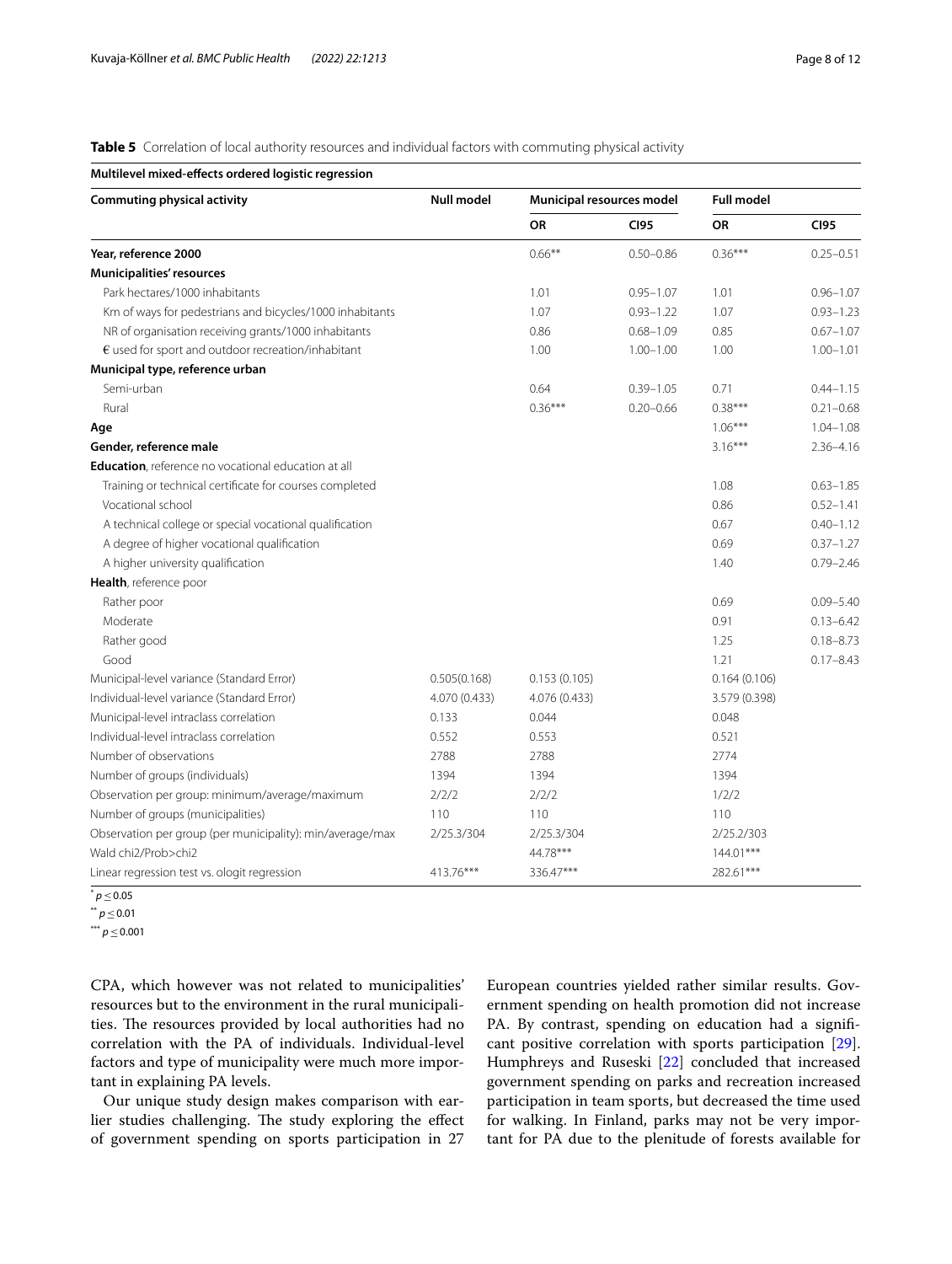recreational purposes. In Stockholm, study results have indicated that the availability of exercise facilities (at least four exercise facilities within a 1000-m road network) has a positive correlation with time spent on PA [[23\]](#page-10-16). In this study, we did not have the opportunity to examine the distances to the nearest PA facilities. However, some earlier studies in Finland have demonstrated that the environment may play an important role in LTPA and CPA  $[42, 43]$  $[42, 43]$  $[42, 43]$  $[42, 43]$ . The aim of our study was to assess the correlation of public locally provided resources with PA. Many private providers also exist, which can function as substitutes for public facilities. However, we could not take private resources into account in this work. Pratt's comment [[26\]](#page-10-19) that Finland has already invested considerably in PA infrastructure might be relevant. Perhaps the basic infrastructure is already good enough for those who enjoy PA, but for those who do not get any enjoyment from PA, the increase in resources and facilities alone will not change their PA behaviour. One of the biggest and most remarkable diferences between rural and urban areas in Finland is the population number and density, and thus distances. In the rural area, distances to the workplace, but also to hobbies, are often much longer than in urban or semiurban areas. Therefore, the results for CPA, indicating that people in the rural areas are practicing less CPA than those in urban areas, sounds logical. On the other hand, there were no diferences between these areas in the LTPA. Either there are sufficient facilities in the rural area, or people in rural areas practice diferent kinds of physical activities than people in urban areas. Additionally, the proximity of nature and of the countryside provides various and diferent options than those in cities for people to be physically active in ways which are not provided by municipalities or private providers. Most (62%) of the participants of this study were living in the urban municipalities. This figure is very close to the share of urban housing in Finland, which makes it possible to generalize the results of the study.

As the results of this study indicate, most of the variation occurs between individuals (individual heterogeneity), which suggests that some factors not detected in this study explain a large part of the overall variation in PA. Allocation of resources to the PA facilities is needed, as without a facility there would be zero participants. Importantly, the decision-makers should know better whether the demand meets individuals' needs and motivation towards a physically active lifestyle, and allocate local resources accordingly. The supply of PA facilities by local authorities is needed especially from the point of view of equity. But as we can see, local supply alone is not enough Ultimately, it is the question of individual preferences, motivations and demand for PA which should be studied more carefully. It is also important to consider

which factors afect in which direction – do active individuals seek out environments that support their PA interests, or does the built environment determine individual PA interests and participation [\[13](#page-10-33)].

The strength of this study was the multilevel data setting and the possibility to use both individual-level and municipality-level follow-up data. The data on PA are based on a national, representative and large survey, albeit only for persons over 30years of age in 2000. Although our data did not include all Finnish municipalities, it did include a large and representative sample of the municipalities. Despite the fact that we did not have detailed data on public sports facilities, this problem is remedied at least partially by the fact that municipal expenditures also include the costs of running these facilities. Further continuation and future research into this subject could focus on municipalities where the PA level was higher (and lower) than in others, and the topic could be explored by conducting, for example, feld research and interviews in these municipalities. Information about active and inactive municipalities is available in the data used in this study. In addition, in forthcoming studies, it will be possible to use the information about all public and private sports facilities, routes and recreational areas and facilities, as the information has been made available from the year 2010 onwards. Combining a geographic information system and detailed data on locations to study geographical access to facilities and built environments would be very useful in further studies. More detailed research is also needed to determine the motivational backgrounds for PA. This might help us to understand how it is possible to promote PA, especially among non-active individuals.

The current findings should be interpreted with a degree of caution due some limitations of this study. Firstly, we did not have detailed data on the number of public sport facilities. On the other hand, this problem was remedied at least partially by the fact that municipal expenditures also include the costs of running these facilities. Secondly, we could not take private PA facilities and resources into account. It is obvious that many private providers exist, and they function as substitutes for public facilities. Thirdly, the distances to both public and private PA facilities plays a role in the possibility to use these services, which was not taken into account in this study. Fourthly, Finland has undergone several municipal reforms, which have yielded municipal mergers. This merging of the municipalities caused methodological challenges in processing the statistics. The decision to keep solely those individuals in the analysis who had the same place of residence during both survey times reduced the number of observations in this study. This might have caused bias to the results. Fifthly, during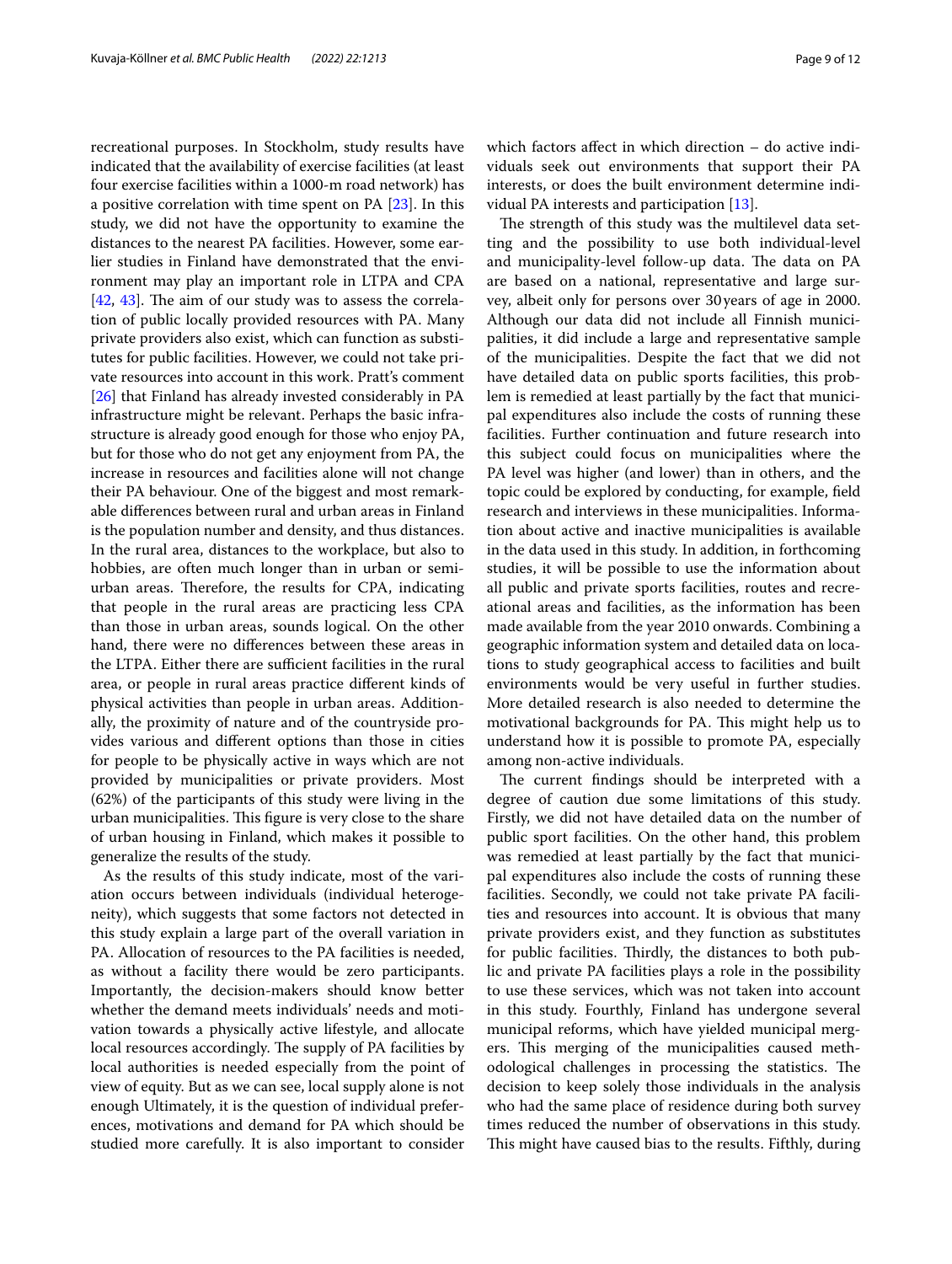the 2011 Health survey, the mean age of the participants was already 60, which had a major impact on the number of participants in the CPA questions. For this reason, the results for CPA are only indicative. Although the original sample was representative for the Finnish adult population, our follow-up data sufers from selection problems, not so much for the municipalities themselves but more for the individuals in our data, which could not be remedied in our study.

Despite these limitations, this was a rich and representative data to study the use of municipal level resources for physical activity, and their correlation with PA. The data for the LTPA question can still be seen as a quite representative sample of Finnish municipalities and their inhabitants over 30years of age, although it was less representative for CPA. Although the data was of high quality, we agree that some factors may still have remained unobserved.

Hopefully, this study will encourage researchers in other countries to exploit registers of this type and individual level data, in order to conduct similar studies. The aim could be to extend from policy recommendations and their association with physical activity levels to register-based data, such as used here for municipality resource data.

### **Conclusions**

Diferences in PA are primarily associated with individual characteristics, such as higher education level, better health status, gender, age and municipality type: people living in urban areas engage in more CPA than people in rural areas.

The resources for PA varied between municipalities, but these diferences did not explain the variation in individuals' PA. This leads to us to the conclusion that it is important is to determine the most efective ways to increase PA among inactive inhabitants and then implement these efective and cost-efective activities and allocate the resources accordingly. Integration of the economics view to PA research could provide information on how to allocate public resources in order to increase PA at the population level. The use and implementation of efective and cost-efective interventions to promote PA are essential.

The determinants and mechanisms behind exercise and PA are complex. There is obviously a need for local resources-based research with better data (spatial data, private supply). There is a considerable amount of research related to individual level PA and its correlation with e.g., socioeconomic factors, but the research lacks this dimension of the supply environment and resources ofered at the local level. Furthermore, in this study, a large part of the variation occurred between individuals,

and the diferences between PA were probably explained by some other factors not measured in this study. In the future, it would be important to try to understand the diversity of PA promotion and to enrich PA research with behavioural economics, with questions such as the individual's demand for PA and PA preferences.

#### **Abbreviations**

PA: Physical activity; LTPA: Leisure-time physical activity; CPA: Commuting physical activity; ICC: Intraclass correlation; AIC: Akaike information criteria; BIC: Bayesian information criteria.

## **Supplementary Information**

The online version contains supplementary material available at [https://doi.](https://doi.org/10.1186/s12889-022-13617-8) [org/10.1186/s12889-022-13617-8](https://doi.org/10.1186/s12889-022-13617-8).

<span id="page-9-0"></span>**Additional fle 1: Table S1.** The original and recoded physical activity answers of participants. **Table S2.** The results of AIC and BIC statistics.

#### **Acknowledgements**

The authors thank Prof. Mikael Linden for his helpful comments.

#### **Authors' contributions**

VKK, JL and HV designed the study. VKK, JL, EK and HV conducted the study. KB and TMO provided scientifc advice for conduction of the study. VKK, HV and EK planned and performed the statistical analyses and interpreted the results. VKK drafted the manuscript and is the principal investigator of this paper. All authors critically revised the manuscript for its intellectual content and approved the fnal version of the manuscript.

#### **Funding**

This study was fnancially supported by a grant from the Ministry of Education, South Savo Regional Fund, which is one of the Finnish Cultural Foundation's 17 regional funds, and by the University of Eastern Finland.

#### **Availability of data and materials**

Health 2000/2011 data is available for research purposes from the Finnish Institute for Health and Welfare after the research proposals have been accepted. The data for Finances and activities of municipalities and joint municipal boards for years 1999 and 2010 were publicly available from Statistics Finland until 2016, but anymore. [https://www.stat.f/tup/alue/kunti](https://www.stat.fi/tup/alue/kuntien-raportoimat-tiedot_en.html) [en-raportoimat-tiedot\\_en.html](https://www.stat.fi/tup/alue/kuntien-raportoimat-tiedot_en.html) At the moment the data is available from year 2015. [https://pxnet2.stat.f/PXWeb/pxweb/en/StatFin/StatFin\\_\\_jul\\_\\_kta/statf](https://pxnet2.stat.fi/PXWeb/pxweb/en/StatFin/StatFin__jul__kta/statfin_kta_pxt_12mk.px/) [in\\_kta\\_pxt\\_12mk.px/](https://pxnet2.stat.fi/PXWeb/pxweb/en/StatFin/StatFin__jul__kta/statfin_kta_pxt_12mk.px/)

#### **Declarations**

#### **Ethics approval and consent to participate**

The study was conducted in accordance with the principles of the Helsinki declaration. Participation in the Health 2000 and 2011 Survey was voluntary. Ethical approval for the study was obtained from the Coordinating Ethical Committee of the Helsinki and Uusimaa Hospital Region. Health 2000 approval was obtained on 31 May 2000 and Health 2011 approval was obtained on 17 June 2011.

#### **Consent for publication**

Not applicable.

#### **Competing interests**

The authors declare that they have no competing interests.

#### **Author details**

<sup>1</sup> Department of Health and Social Management, University of Eastern Finland, POB 1627, FIN-70211 Kuopio, Finland. <sup>2</sup>Age Institute, Finland Jämsänkatu 2, 00520 Helsinki, Finland. <sup>3</sup> Finnish Institute for Health and Welfare, POB 30,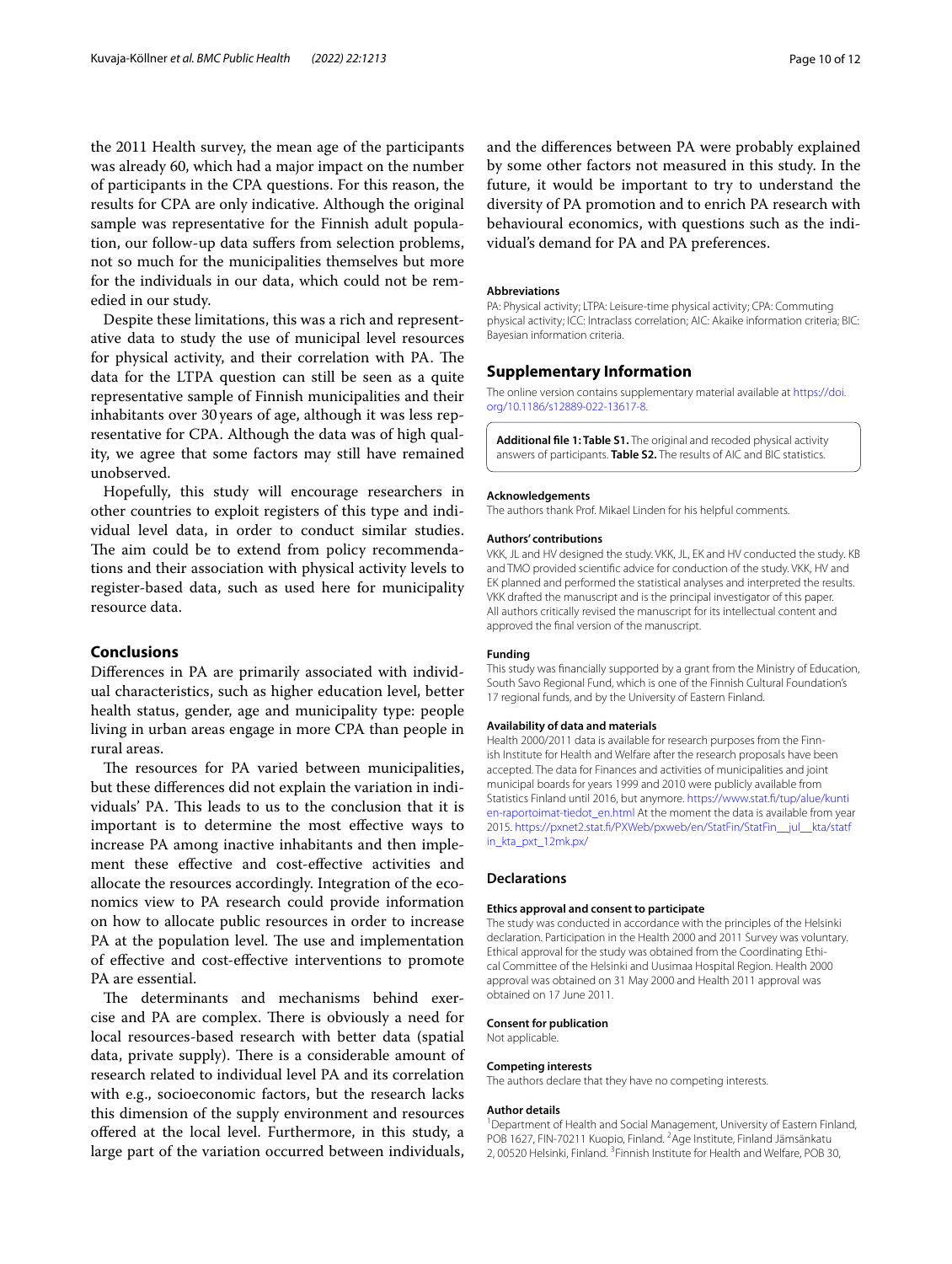FI-00271 Helsinki, Finland. <sup>4</sup>Department of Social Sciences, University of Eastern Finland, POB 1627, FIN‑70211 Kuopio, Finland.

## Received: 17 December 2021 Accepted: 9 June 2022

#### **References**

- <span id="page-10-0"></span>1. Booth FW, Roberts CK, Thyfault JP, Ruegsegger GN, Toedebusch RG. Role of inactivity in chronic diseases: evolutionary insight and pathophysiological mechanisms. Physiol Rev. 2017;97(4):1351–402.
- 2. Booth FW, Roberts CK, Laye MJ. Lack of exercise is a major cause of chronic diseases. Compr Physiol. 2012;2(2):1143–211.
- <span id="page-10-1"></span>3. World Health Organization. Global action plan on physical activity 2018-2030: more active people for a healthier world: World Health Organization; 2019. Available: [https://apps.who.int/iris/bitstream/handle/10665/](https://apps.who.int/iris/bitstream/handle/10665/272722/9789241514187-eng.pdf?sequence=1&isAllowed=y) [272722/9789241514187-eng.pdf?sequence](https://apps.who.int/iris/bitstream/handle/10665/272722/9789241514187-eng.pdf?sequence=1&isAllowed=y)=1&isAllowed=y
- <span id="page-10-2"></span>4. Ding D, Lawson KD, Kolbe-Alexander TL, Finkelstein EA, Katzmarzyk PT, Van Mechelen W, et al. Lancet physical activity series 2 executive committee. The economic burden of physical inactivity: a global analysis of major non-communicable diseases. Lancet. 2016;388(10051):1311–24.
- <span id="page-10-3"></span>Pratt M, Norris J, Lobelo F, Roux L, Wang G. The cost of physical inactivity: moving into the 21st century. Br J Sports Med. 2014;48(3):171–3.
- <span id="page-10-4"></span>6. Mattli R, Wieser S, Probst-Hensch N, Schmidt-Trucksäss A, Schwenkglenks M. Physical inactivity caused economic burden depends on regional cultural diferences. Scand J Med Sci Sports. 2019;29(1):95–104.
- <span id="page-10-5"></span>7. Warburton DER, Bredin SSD. Health benefts of physical activity: a systematic review of current systematic reviews. Curr Opin Cardiol. 2017;32(5):541–56.
- 8. Reiner M, Niermann C, Jekauc D, Woll A. Long-term health benefts of physical activity–a systematic review of longitudinal studies. BMC Public Health. 2013;13(1):1–9.
- <span id="page-10-6"></span>9. Malm C, Jakobsson J, Isaksson A. Physical activity and sports-real health benefts: a review with insight into the public health of Sweden. Sports (Basel). 2019;7(5). [https://doi.org/10.3390/sports7050127.](https://doi.org/10.3390/sports7050127)
- <span id="page-10-7"></span>10. Chokshi DA, Farley TA. The cost-efectiveness of environmental approaches to disease prevention. N Engl J Med. 2012;367(4):295–7.
- <span id="page-10-8"></span>11. Wilkie S, Townshend T, Thompson E, Ling J. Restructuring the built environment to change adult health behaviors: a scoping review integrated with behavior change frameworks. Cities Health. 2018;2(2):198–211.
- <span id="page-10-9"></span>12. Smith M, Hosking J, Woodward A, Witten K, MacMillan A, Field A, et al. Systematic literature review of built environment effects on physical activity and active transport - an update and new fndings on health equity. Int J Behav Nutr Phys Act. 2017;14(1):158. [https://doi.org/10.1186/](https://doi.org/10.1186/s12966-017-0613-9) [s12966-017-0613-9.](https://doi.org/10.1186/s12966-017-0613-9)
- <span id="page-10-33"></span>13. Tcymbal A, Demetriou Y, Kelso A, Wolbring L, Wunsch K, Wäsche H, et al. Efects of the built environment on physical activity: a systematic review of longitudinal studies taking sex/gender into account. Environ Health Prev Med. 2020;25(1):1–25.
- <span id="page-10-10"></span>14. Laddu D, Paluch AE, LaMonte MJ. The role of the built environment in promoting movement and physical activity across the lifespan: implications for public health. Prog Cardiovasc Dis. 2021;64:33–40.
- <span id="page-10-11"></span>15. Laine J, Kuvaja-Kollner V, Pietila E, Koivuneva M, Valtonen H, Kankaanpaa E. Cost-efectiveness of population-level physical activity interventions: a systematic review. Am J Health Promot. 2014;29(2):71–80.
- 16. Kahlmeier S, Boig EA, Fernandez AC, Smeds E, Benvenuti F, Eriksson U, et al. Assessing the policy environment for active mobility in citiesdevelopment and feasibility of the PASTA cycling and walking policy environment score. Int J Environ Res Public Health. 2021;18(3). [https://doi.](https://doi.org/10.3390/ijerph18030986) [org/10.3390/ijerph18030986.](https://doi.org/10.3390/ijerph18030986)
- 17. Racine AN, Garbarino JM, Massiera B, Vuillemin A. Analysis of the local health-enhancing physical activity policies on the French Riviera. Int J Environ Res Public Health. 2020;18(1). [https://doi.org/10.3390/ijerph1801](https://doi.org/10.3390/ijerph18010156) [0156](https://doi.org/10.3390/ijerph18010156).
- 18. Urbaniak-Brekke AM, Pluta B, Krzykala M, Andrzejewski M. Physical activity of polish and Norwegian local communities in the context of self-government authorities' projects. Int J Environ Res Public Health. 2019;16(10). <https://doi.org/10.3390/ijerph16101710>.
- <span id="page-10-12"></span>19. Schmid TL, Pratt M, Witmer L. A framework for physical activity policy research. J Phys Act Health. 2006;3(s1):S20–9.
- <span id="page-10-13"></span>20. Epstein LH. Integrating theoretical approaches to promote physical activity. Am J Prev Med. 1998;15(4):257–65.
- <span id="page-10-14"></span>21. Daugbjerg SB, Kahlmeier S, Racioppi F, Martin-Diener E, Martin B, Oja P, et al. Promotion of physical activity in the European region: content analysis of 27 national policy documents. J Phys Act Health. 2009;6(6):805–17.
- <span id="page-10-15"></span>22. Humphreys BR, Ruseski JE. Participation in physical activity and government spending on parks and recreation. Contemp Econ Policy. 2007;25(4):538–52.
- <span id="page-10-16"></span>23. Eriksson U, Arvidsson D, Sundquist K. Availability of exercise facilities and physical activity in 2,037 adults: cross-sectional results from the Swedish neighborhood and physical activity (SNAP) study. BMC Public Health. 2012;12(1):607.
- <span id="page-10-17"></span>24. Maas J, Verheij RA, Spreeuwenberg P, Groenewegen PP. Physical activity as a possible mechanism behind the relationship between green space and health: a multilevel analysis. BMC Public Health. 2008;8:206. [https://](https://doi.org/10.1186/1471-2458-8-206) [doi.org/10.1186/1471-2458-8-206](https://doi.org/10.1186/1471-2458-8-206).
- <span id="page-10-18"></span>25. Ruetten A, Frahsa A, Engbers L, Gusi N, Mota J, Pacenka R, et al. Supportive environments for physical activity, community action, and policy in 8 European Union member states: comparative analysis and specifcities of context. J Phys Act Health. 2014;11(5):873–83.
- <span id="page-10-19"></span>26. Pratt M, Perez LG, Goenka S, Brownson RC, Bauman A, Sarmiento OL, et al. Can population levels of physical activity be increased? Global evidence and experience. Prog Cardiovasc Dis. 2015;57(4):356–67.
- <span id="page-10-20"></span>27. Borodulin K, Harald K, Jousilahti P, Laatikainen T, Männistö S, Vartiainen E. Time trends in physical activity from 1982 to 2012 in Finland. Scand J Med Sci Sports. 2016;26(1):93–100.
- <span id="page-10-21"></span>28. Käärmeniemi M. The built environment as a determinant of physical activity: longitudinal associations between neighborhood characteristics, urban planning processes, and physical activity. Doctoral dissertation: University of Oulu; 2021. Available from [http://jultika.oulu.f/fles/isbn9](http://jultika.oulu.fi/files/isbn9789526229546.pdf) [789526229546.pdf.](http://jultika.oulu.fi/files/isbn9789526229546.pdf) [cited 21 Oct 2021].
- <span id="page-10-22"></span>29. Lera-Lopez F, Wicker P, Downward P. Does government spending help to promote healthy behavior in the population? Evidence from 27 European countries. J Public Health (Oxf ). 2016;38(2):e5–12.
- <span id="page-10-23"></span>30. Act on the promotion of sports and physical activity (390/2015): Act on the promotion of sports and physical activity (390/2015). Available from [http://www.fnlex.f/en/laki/kaannokset/2015/en20150390.pdf](http://www.finlex.fi/en/laki/kaannokset/2015/en20150390.pdf). [cited 21 Apr 2017].
- <span id="page-10-24"></span>31. Stahl T, Rütten A, Nutbeam D, Kannas L. The importance of policy orientation and environment on physical activity participation--a comparative analysis between Eastern Germany, Western Germany and Finland. Health Promot Int. 2002;17(3):235–46.
- <span id="page-10-25"></span>32. Liikuntatoimi tilastojen valossa. Perustilastot vuodelta 2014. (in Finnish) the sports department in the light of statistics. Basic statistics for the year 2014: Ministry of Education and Culture; 2016. p. 11. Available: [https://](https://julkaisut.valtioneuvosto.fi/bitstream/handle/10024/64979/okm11.pdf) [julkaisut.valtioneuvosto.f/bitstream/handle/10024/64979/okm11.pdf.](https://julkaisut.valtioneuvosto.fi/bitstream/handle/10024/64979/okm11.pdf) [cited 21 Apr 2017].
- <span id="page-10-26"></span>33. Finances and activities of munisipalities and joint municipal boards. Statistics Finland. Available from https://www.stat.fi/meta/til/ktt\_en.html.
- <span id="page-10-27"></span>34. Statistical grouping of municipalities. Statistics Finland. Available from [http://tilastokeskus.f/meta/luokitukset/kuntaryhmitys/001-2016/index\\_](http://tilastokeskus.fi/meta/luokitukset/kuntaryhmitys/001-2016/index_en.html) [en.html.](http://tilastokeskus.fi/meta/luokitukset/kuntaryhmitys/001-2016/index_en.html) [cited 15 Sept 2021].
- <span id="page-10-28"></span>35. Heistaro S. Methodology report: health 2000 survey: Kansanterveyslaitos; 2008. Available from [https://urn.f/URN:NBN:f-fe201204193320](https://urn.fi/URN:NBN:fi-fe201204193320). [Cited 15 Feb 2017].
- <span id="page-10-29"></span>36. Koskinen S, Lundqvist A, Ristiluoma N: Terveys, toimintakyky ja hyvinvointi Suomessa 2011. Terveyden ja hyvinvoinnin laitos Raportti 68/2012. Avail‑ able from [https://www.julkari.f/bitstream/handle/10024/90832/Rap068\\_](https://www.julkari.fi/bitstream/handle/10024/90832/Rap068_2012_netti.pdf?sequence=1&isAllowed=y) [2012\\_netti.pdf?sequence](https://www.julkari.fi/bitstream/handle/10024/90832/Rap068_2012_netti.pdf?sequence=1&isAllowed=y)=1&isAllowed=y.
- <span id="page-10-30"></span>37. Lundqvist A, Mäki-Opas T. Health 2011 survey-methods. Reprt 8/2016. Terveyden ja hyvinvoinnin laitos Available from [https://www.julkari.f/](https://www.julkari.fi/bitstream/handle/10024/130780/URN_ISBN_978-952-302-669-8.pdf?sequence=1&isAllowed=y) [bitstream/handle/10024/130780/URN\\_ISBN\\_978-952-302-669-8.pdf?](https://www.julkari.fi/bitstream/handle/10024/130780/URN_ISBN_978-952-302-669-8.pdf?sequence=1&isAllowed=y) sequence=1&isAllowed=y. [Cited 17 Mar 2021].
- <span id="page-10-31"></span>38. [Aromaa A, Koskinen S. In: A](https://www.julkari.fi/bitstream/handle/10024/130780/URN_ISBN_978-952-302-669-8.pdf?sequence=1&isAllowed=y)romaa A, Koskinen S, editors. Health and functional capacity in Finland. Baseline results of the health 2000 health examination survey: Publications of the National Public Health Institute B12/2004; 2004. p. 1–148. [https://www.julkari.f/handle/10024/78534](https://www.julkari.fi/handle/10024/78534). [cited 18 May 2017].
- <span id="page-10-32"></span>39. Allison PD. Fixed effects regression models: SAGE Publications, Inc.; 2009. <https://doi.org/10.4135/9781412993869>.